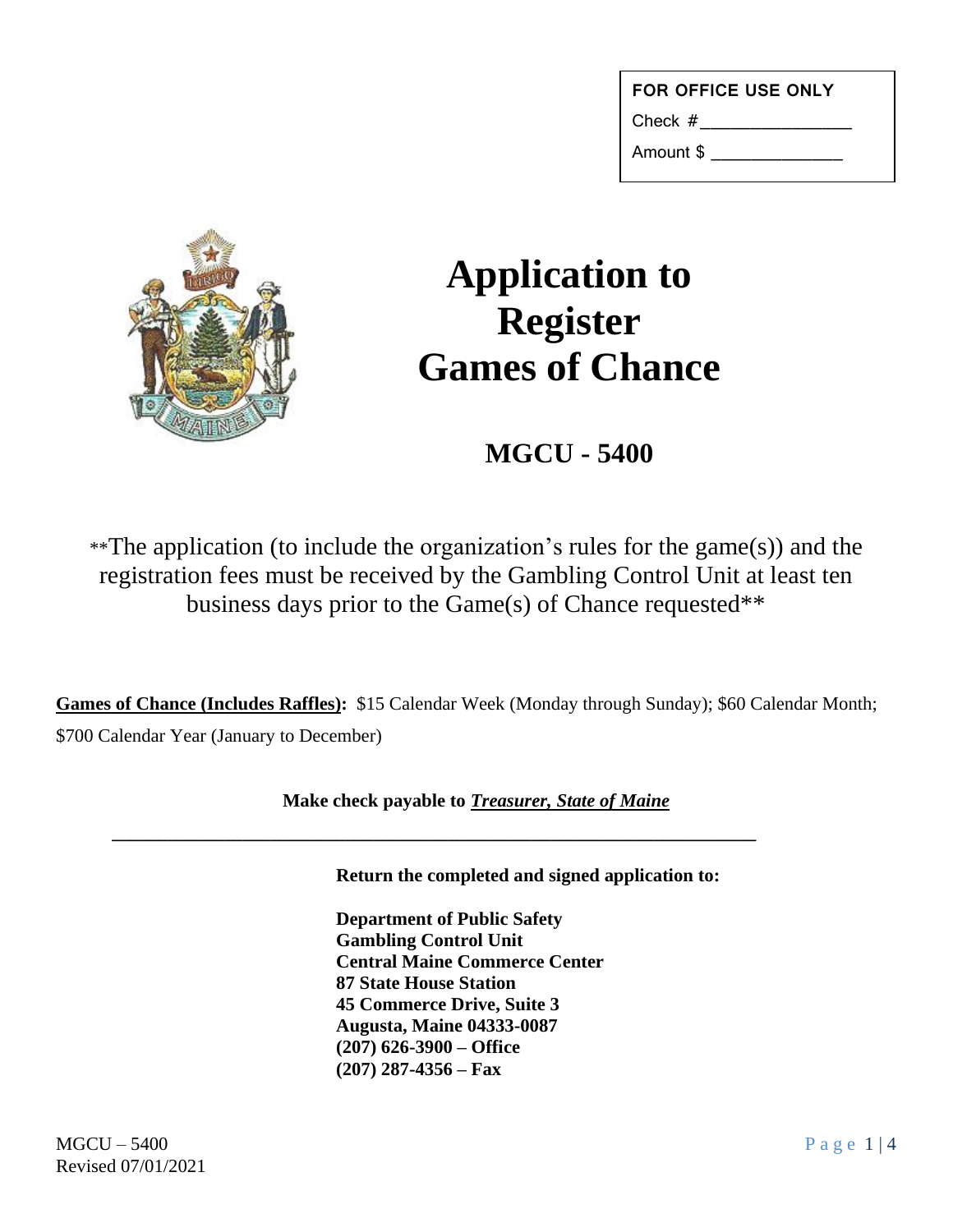|  | 1. For what game(s) are you registering (please indicate number of games adjacent the name of the game<br>and attach the organization's rules for the game(s) requested to the application): |  |                |          |              |                          |  |  |  |
|--|----------------------------------------------------------------------------------------------------------------------------------------------------------------------------------------------|--|----------------|----------|--------------|--------------------------|--|--|--|
|  | Sealed Ticket ______ Dice ______ Wheel _____ Pot of Gold (Daily/Weekly Pool) _____                                                                                                           |  |                |          |              |                          |  |  |  |
|  | Queen of Hearts _______ Three Card Challenge _______ Other (Indicate Name of Game) ________________                                                                                          |  |                |          |              |                          |  |  |  |
|  | Raffle _______ Internet Raffle (Attach a Copy of the Internet Raffle Operator Contract) ______                                                                                               |  |                |          |              |                          |  |  |  |
|  |                                                                                                                                                                                              |  |                |          |              |                          |  |  |  |
|  |                                                                                                                                                                                              |  |                |          |              |                          |  |  |  |
|  |                                                                                                                                                                                              |  |                |          |              |                          |  |  |  |
|  |                                                                                                                                                                                              |  |                |          |              |                          |  |  |  |
|  |                                                                                                                                                                                              |  |                |          |              |                          |  |  |  |
|  |                                                                                                                                                                                              |  |                |          |              |                          |  |  |  |
|  | 3. Current Officers:                                                                                                                                                                         |  |                |          |              |                          |  |  |  |
|  | <b>NAME &amp; TITLE</b>                                                                                                                                                                      |  | <b>ADDRESS</b> | CITY/ZIP | <b>PHONE</b> | <b>DATE TERM EXPIRES</b> |  |  |  |
|  | <b>NAME &amp; TITLE</b>                                                                                                                                                                      |  | <b>ADDRESS</b> | CITY/ZIP | <b>PHONE</b> | <b>DATE TERM EXPIRES</b> |  |  |  |
|  | <b>NAME &amp; TITLE</b>                                                                                                                                                                      |  | <b>ADDRESS</b> | CITY/ZIP | <b>PHONE</b> | <b>DATE TERM EXPIRES</b> |  |  |  |
|  | <b>NAME &amp; TITLE</b>                                                                                                                                                                      |  | <b>ADDRESS</b> | CITY/ZIP | <b>PHONE</b> | DATE TERM EXPIRES        |  |  |  |

## **4.** Location where Game of Chance is to be conducted: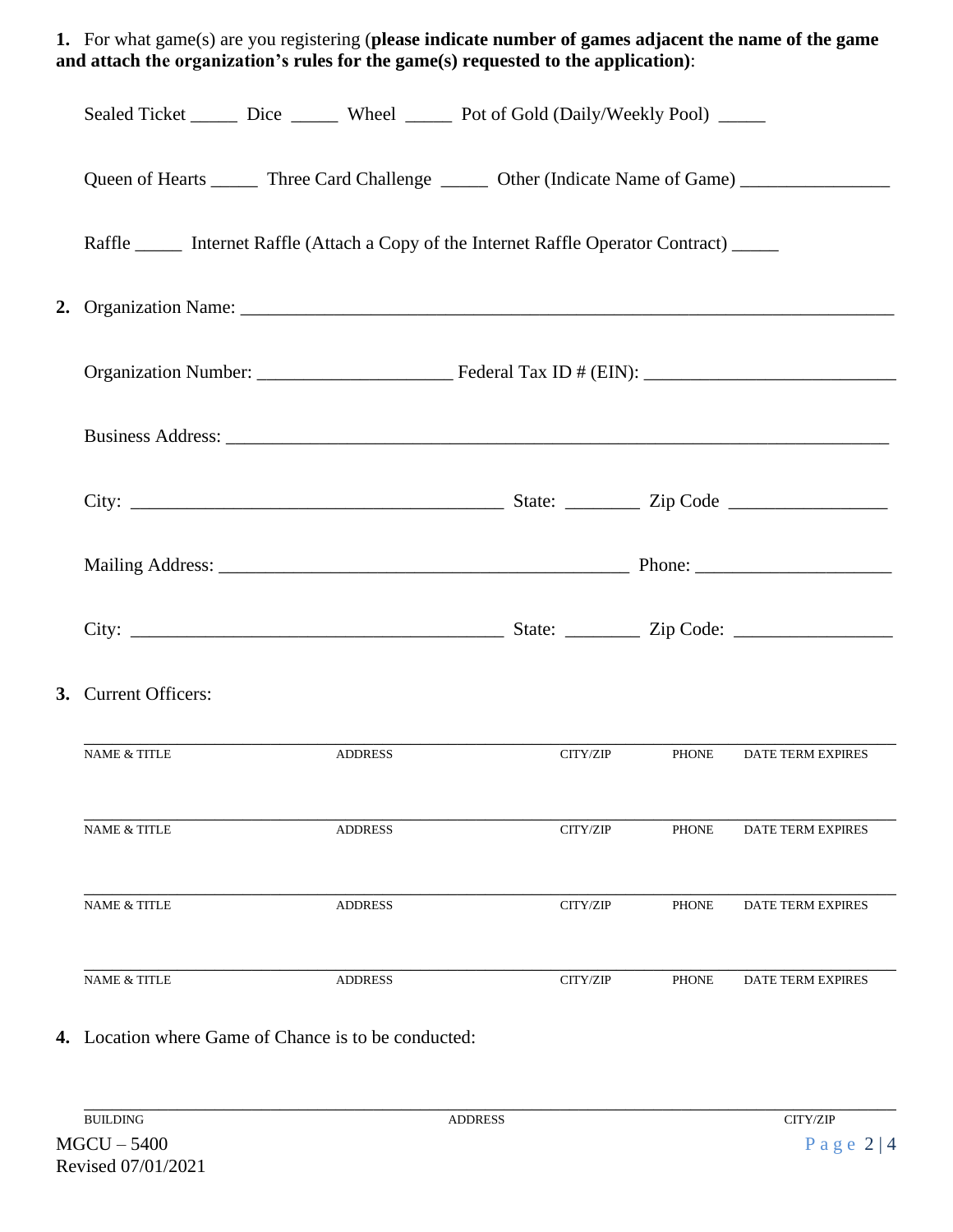**5.** Person responsible for the conduct of the Game(s) of Chance:

|                                                                                                                                                                                                                                                                                                                                                                                                       | <b>NAME</b>                                                                    |     | DAYTIME PHONE & EVENING PHONE |     |     |                                |     |     |  |
|-------------------------------------------------------------------------------------------------------------------------------------------------------------------------------------------------------------------------------------------------------------------------------------------------------------------------------------------------------------------------------------------------------|--------------------------------------------------------------------------------|-----|-------------------------------|-----|-----|--------------------------------|-----|-----|--|
|                                                                                                                                                                                                                                                                                                                                                                                                       |                                                                                |     |                               |     |     |                                |     |     |  |
|                                                                                                                                                                                                                                                                                                                                                                                                       |                                                                                |     |                               |     |     |                                |     |     |  |
|                                                                                                                                                                                                                                                                                                                                                                                                       |                                                                                |     |                               |     |     |                                |     |     |  |
|                                                                                                                                                                                                                                                                                                                                                                                                       | <b>6.</b> Circle the day(s) of the week you will be conducting Game of Chance: |     |                               |     |     |                                |     |     |  |
|                                                                                                                                                                                                                                                                                                                                                                                                       |                                                                                |     |                               |     |     |                                |     |     |  |
|                                                                                                                                                                                                                                                                                                                                                                                                       |                                                                                | Mon | Tue                           | Wed | Thu | Fri                            | Sat | Sun |  |
|                                                                                                                                                                                                                                                                                                                                                                                                       |                                                                                |     |                               |     |     |                                |     |     |  |
| 7. What time do the doors open? $\frac{1}{\sqrt{1-\frac{1}{\sqrt{1-\frac{1}{\sqrt{1-\frac{1}{\sqrt{1-\frac{1}{\sqrt{1-\frac{1}{\sqrt{1-\frac{1}{\sqrt{1-\frac{1}{\sqrt{1-\frac{1}{\sqrt{1-\frac{1}{\sqrt{1-\frac{1}{\sqrt{1-\frac{1}{\sqrt{1-\frac{1}{\sqrt{1-\frac{1}{\sqrt{1-\frac{1}{\sqrt{1-\frac{1}{\sqrt{1-\frac{1}{\sqrt{1-\frac{1}{\sqrt{1-\frac{1}{\sqrt{1-\frac{1}{\sqrt{1-\frac{1}{\sqrt{$ |                                                                                |     |                               |     |     | What time does the game start? |     |     |  |
|                                                                                                                                                                                                                                                                                                                                                                                                       |                                                                                |     |                               |     |     |                                |     |     |  |

**8.** Dates – Please specify either weeks (Monday through Sunday), full calendar months or calendar year (Jan to Dec). **If more space is needed attach a sheet of paper to this application listing the information. Please write your organization name and number on the sheet.**

\_\_\_\_\_\_\_\_\_\_\_\_\_\_\_\_\_\_\_\_\_ \_\_\_\_\_\_\_\_\_\_\_\_\_\_\_\_\_\_\_\_\_\_ \_\_\_\_\_\_\_\_\_\_\_\_\_\_\_\_\_\_\_\_\_\_

\_\_\_\_\_\_\_\_\_\_\_\_\_\_\_\_\_\_\_\_\_ \_\_\_\_\_\_\_\_\_\_\_\_\_\_\_\_\_\_\_\_\_\_ \_\_\_\_\_\_\_\_\_\_\_\_\_\_\_\_\_\_\_\_\_\_

\_\_\_\_\_\_\_\_\_\_\_\_\_\_\_\_\_\_\_\_\_ \_\_\_\_\_\_\_\_\_\_\_\_\_\_\_\_\_\_\_\_\_\_ \_\_\_\_\_\_\_\_\_\_\_\_\_\_\_\_\_\_\_\_\_\_

 $\overline{\phantom{a}}$  , and the contribution of  $\overline{\phantom{a}}$  , and the contribution of  $\overline{\phantom{a}}$  , and  $\overline{\phantom{a}}$  , and  $\overline{\phantom{a}}$  , and  $\overline{\phantom{a}}$  , and  $\overline{\phantom{a}}$  , and  $\overline{\phantom{a}}$  , and  $\overline{\phantom{a}}$  , and  $\overline{\phantom{a}}$  , and

**9.** Does the organization own all the equipment used in operating the Game of Chance? Yes  $\Box$  No  $\Box$ 

If "NO", Attach a sheet of paper to this application explaining the circumstances under which the equipment was acquired. **Please write your organization name and number on the sheet.**

**10.** Has any current officer of this organization or association ever been convicted of or have any charges currently pending for violating the gambling or lottery laws of the United States or the State of Maine?

Yes**□** No**□** 

If "YES" attach a sheet of paper to this application providing the person's name, address, and date and place of conviction or date and location of pending charge. **Please write your organization name and number on the sheet.**